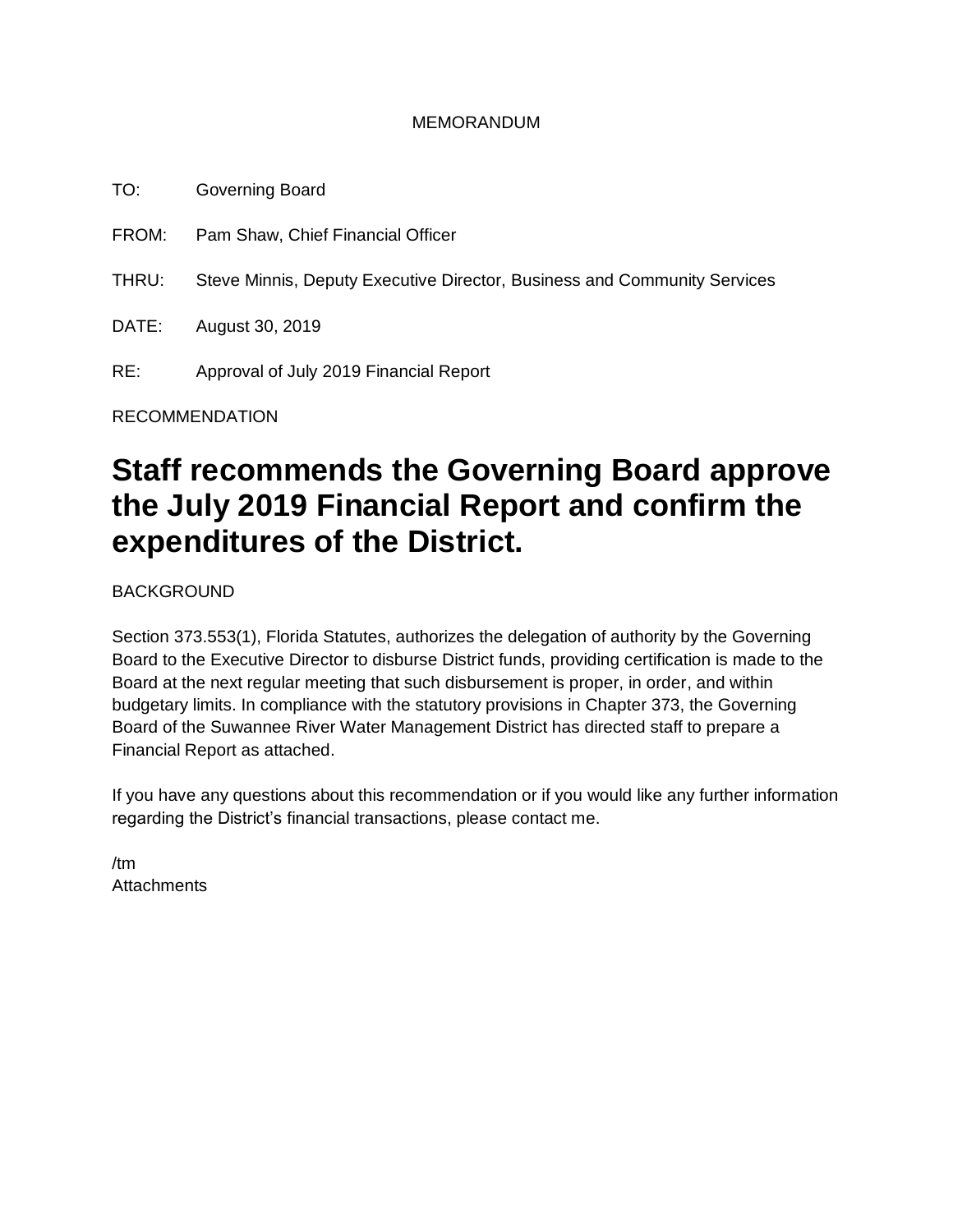#### Suwannee River Water Management District Cash Report July 2019

| <b>Financial Institution/Account</b>       | <b>Monthly</b><br><b>Interest</b> | <b>Interest</b><br>Rate % | <b>Closing</b><br><b>Balance</b> |
|--------------------------------------------|-----------------------------------|---------------------------|----------------------------------|
| <b>First Federal Permit Fee</b>            | \$0.00                            |                           | \$8,665.00                       |
| <b>First Federal Accounts Payable</b>      | \$0.00                            |                           | \$35,000.00                      |
| <b>First Federal EFT Disbursements</b>     | \$0.00                            |                           | \$51,868.47                      |
| <b>First Federal Depository</b>            | \$149.13                          | 0.04%                     | \$404,878.26                     |
| Special Purpose Investment Account (SPIA)* | \$113,707.36                      | 3.26%                     | \$40,687,741.43                  |
| <b>TOTAL</b>                               | \$113,856.49                      |                           | \$41,188,153.16                  |

\*SPIA is part of the Florida Treasury Investment Pool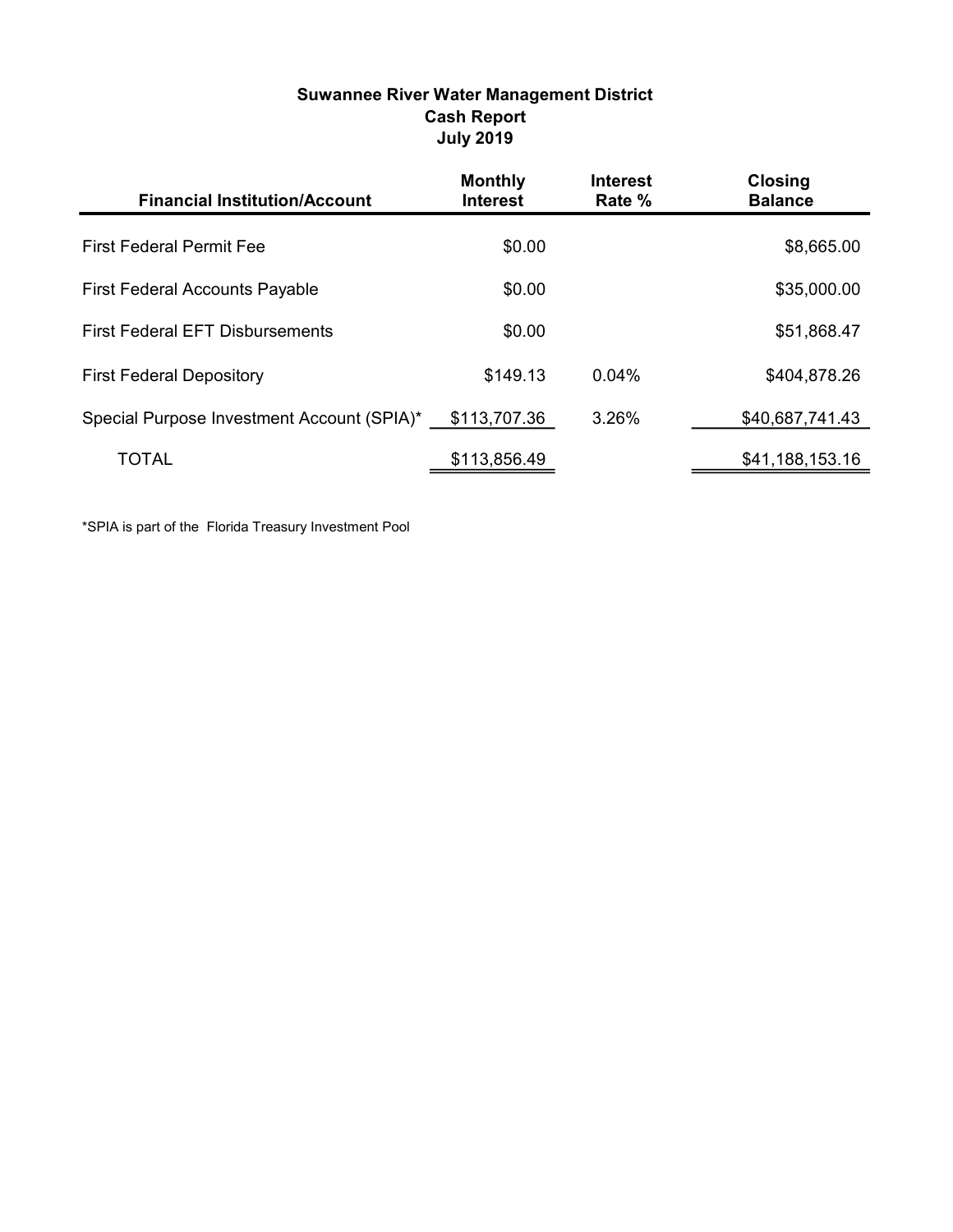#### **Suwannee River Water Management District Statement of Sources and Uses of Funds For the Month ending July 31, 2019 (Unaudited)**

|                                  | <b>Current</b><br><b>Budget</b> |      | <b>Actuals</b><br><b>Through</b><br>7/31/2019 |     | Variance<br>(Under)/Over<br><b>Budget</b> | <b>Actuals As A</b><br>% of Budget |
|----------------------------------|---------------------------------|------|-----------------------------------------------|-----|-------------------------------------------|------------------------------------|
| <b>Sources</b>                   |                                 |      |                                               |     |                                           |                                    |
| \$<br>Ad Valorem Property Taxes  | 5,715,938                       | - \$ | 5.852.149                                     | S   | 136.211                                   | 102.4%                             |
| \$<br>Intergovernmental Revenues | 56,967,463                      | S    | 12,873,605                                    | \$  | (44,093,858)                              | 22.6%                              |
| \$<br>Interest on Invested Funds | 310.000                         | - \$ | 812.980                                       | -\$ | 502.980                                   | 262.3%                             |
| \$<br>License and Permit Fees    | 150,000                         | S    | 180,932                                       | -\$ | 30,932                                    | 120.6%                             |
| \$<br>Other                      | 1,000,000                       | S    | 944,311                                       | S   | (55,689)                                  | 94.4%                              |
| Fund Balance <sup>1</sup><br>\$  | 6.816.967                       | S    | 1,116,508                                     | \$  | (5,700,459)                               | 16.4%                              |
| <b>Total Sources</b><br>\$       | 70,960,368                      |      | 21,780,484                                    | S   | (49,179,884)                              | 30.7%                              |

|                                              | Current            |      |                     |                           |     | Available     |           |                         |
|----------------------------------------------|--------------------|------|---------------------|---------------------------|-----|---------------|-----------|-------------------------|
|                                              | <b>Budget</b>      |      | <b>Expenditures</b> | Encumbrances <sup>2</sup> |     | <b>Budget</b> | %Expended | %Obligated <sup>3</sup> |
| <b>Uses</b>                                  |                    |      |                     |                           |     |               |           |                         |
| Water Resources Planning and Monitoring      | 10.279.861         | -\$  | 3.244.860           | 2.343.822                 |     | 4,691,179     | 32%       | 54%                     |
| Acquisition, Restoration and Public Works    | 52.489.529         | - \$ | 8,700,425           | 22,741,088                | \$. | 21,048,016    | 17%       | 60%                     |
| Operation and Maintenance of Lands and Works | 4.947.220 \$       |      | 2.506.776 \$        | 1,297,304                 |     | 1,143,139     | 51%       | 77%                     |
| Regulation                                   | \$<br>1.472.442 \$ |      | 1.076.194           | 40,842 \$                 |     | 355,406       | 73%       | 76%                     |
| Outreach                                     | 233,763 \$         |      | 192.856             |                           | \$  | 40.907        | 83%       | 83%                     |
| Management and Administration                | 1,537,553          | - \$ | 1,239,534           | 32,620                    |     | 265,399       | 81%       | 83%                     |
| <b>Total Uses</b>                            | 70,960,368         |      | 16.960.646          | 26.455.676                |     | 27,544,046    | 24%       | 61%                     |

<sup>1</sup> Actual Fund Balance used is recorded at the end of the fiscal year. This amount represents Fund Balance used for the Monitor Well Improvement Program and the AG and RIVER Cost-Share Programs

 $2$  Encumbrances represent unexpended balances of open purchase orders and contracts.

 $^3$  Represents the sum of expenditures and encumbrances as a percentage of the available budget.

This financial statement is prepared as of July 31, 2019 and covers the interim period since the most recent audited financial statements.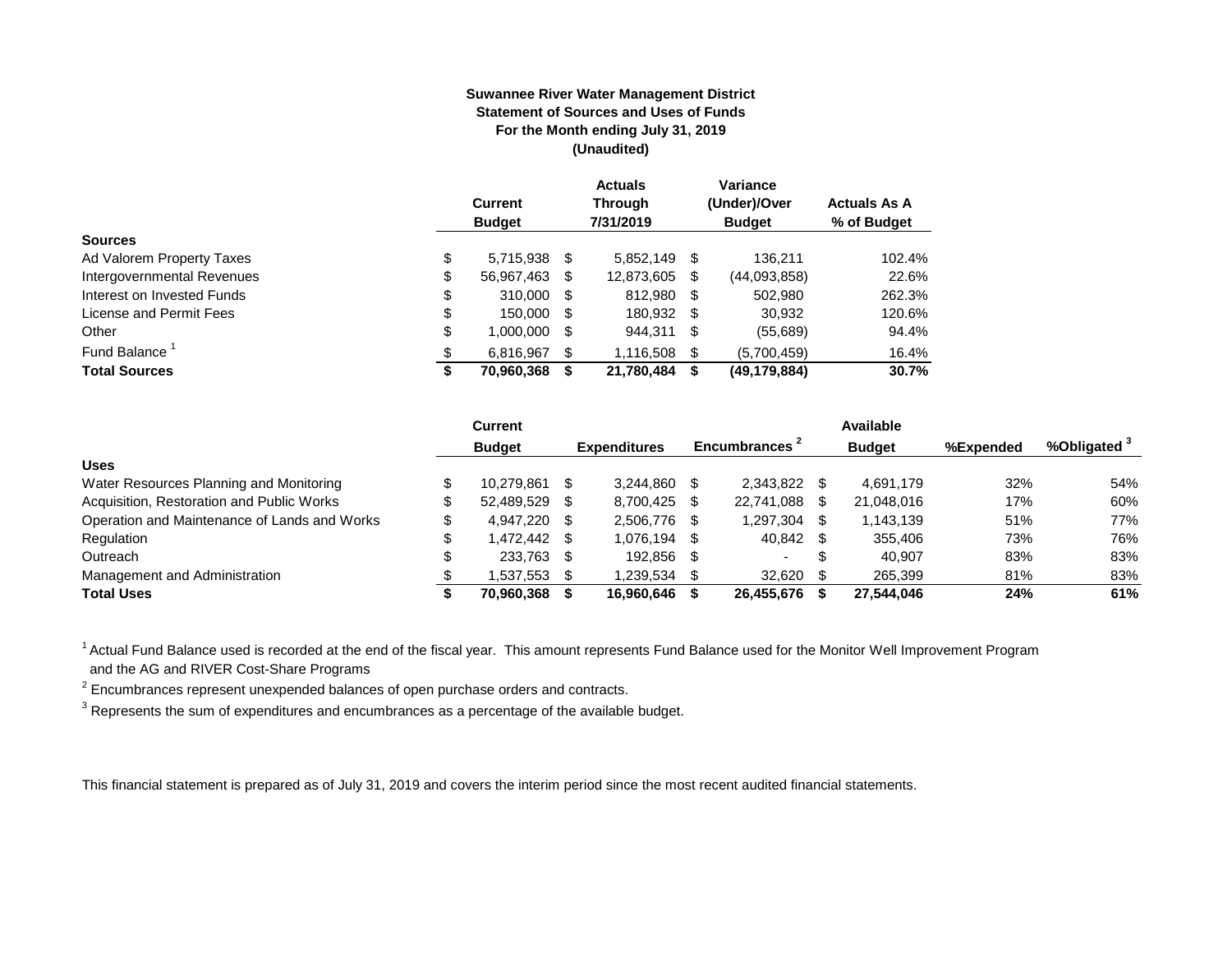|                                                   | Y-T-D<br><b>ACTUAL</b> | <b>ENCUMBRANCE</b> | <b>ANNUAL</b><br><b>BUDGET</b> |
|---------------------------------------------------|------------------------|--------------------|--------------------------------|
| <b>FUND Report Recap -</b><br><b>REVENUES</b>     |                        |                    |                                |
| <b>DISTRICT REVENUES</b>                          | 7,790,371              | 0                  | 7,175,938                      |
| <b>LOCAL REVENUES</b>                             | 91,600                 | 0                  | 91,600                         |
| <b>STATE REVENUES</b>                             | 12,411,327             | 0                  | 51,942,863                     |
| <b>FEDERAL REVENUES</b>                           | 370,678                | 0                  | 4,933,000                      |
| FUND BALANCE UTILIZATION<br><b>TOTAL REVENUES</b> | 1,116,508              | 0                  | 6,816,967                      |
|                                                   | 21,780,484             | $\mathbf 0$        | 70,960,368                     |
| <b>EXPENDITURES</b><br>SALARIES AND BENEFITS      | 4,758,254              | 0                  | 6,292,000                      |
| CONTRACTUAL SERVICES                              | 6,348,769              | 8,349,374          | 29,621,819                     |
| <b>OPERATING EXPENDITURES</b>                     | 746,940                | 273,544            | 1,520,899                      |
| OPERATING CAPITAL OUTLAY                          | 237,976                | 29,839             | 368,044                        |
| FIXED CAPITAL OUTLAY                              | 11,668                 | 0                  | 1,050,000                      |
| <b>INTERAGENCY EXPENDITURES</b>                   | 4,857,039              | 17,802,919         | 32,107,606                     |
| <b>TOTAL EXPENDITURES</b>                         | 16,960,646             | 26,455,676         | 70,960,368                     |
| <b>EXCESS REVENUES OVER (UNDER) EXPENDITURES</b>  | 4,819,838              | (26, 455, 676)     | 0                              |
| <b>FUND 01 - GENERAL FUND</b>                     |                        |                    |                                |
| <b>REVENUES</b>                                   |                        |                    |                                |
| <b>DISTRICT REVENUES</b>                          | 6,666,491              | 0                  | 5,207,719                      |
| <b>LOCAL REVENUES</b><br><b>STATE REVENUES</b>    | 0<br>2,742,905         | 0<br>0             | 2,740,000                      |
| <b>FEDERAL REVENUES</b>                           | 17,432                 | 0                  | 0                              |
| <b>FUND BALANCE UTILIZATION</b>                   | 0                      | 0                  | 152,000                        |
| <b>TOTAL REVENUES</b>                             | 9,426,828              | $\mathbf{0}$       | 8,099,719                      |
| <b>EXPENDITURES</b>                               |                        |                    |                                |
| SALARIES AND BENEFITS                             | 3,799,518              | 0                  | 4,966,397                      |
| CONTRACTUAL SERVICES<br>OPERATING EXPENDITURES    | 412,034<br>433,486     | 315,163<br>196,742 | 1,055,909<br>954,333           |
| OPERATING CAPITAL OUTLAY                          | 85,635                 | 3,852              | 172,580                        |
| FIXED CAPITAL OUTLAY                              | 0                      | 0                  | 0                              |
| <b>INTERAGENCY EXPENDITURES</b>                   | 486,776                | 429,802            | 950,500                        |
| <b>TOTAL EXPENDITURES</b>                         | 5,217,449              | 945,559            | 8,099,719                      |
| <b>EXCESS REVENUES OVER (UNDER) EXPENDITURES</b>  | 4,209,379              | (945, 559)         | 0                              |
| <b>FUND 05 - MIDDLE SUWANNEE</b>                  |                        |                    |                                |
| <b>REVENUES</b><br><b>DISTRICT REVENUES</b>       | 0                      | 0                  | 0                              |
| <b>LOCAL REVENUES</b>                             | 0                      | 0                  | 0                              |
| <b>STATE REVENUES</b>                             | 159,640                | 0                  | 250,000                        |
| <b>FEDERAL REVENUES</b>                           | 0                      | 0                  | 0                              |
| FUND BALANCE UTILIZATION                          | 0                      | 0                  | 0                              |
| <b>TOTAL REVENUES</b>                             | 159,640                | 0                  | 250,000                        |
| <b>EXPENDITURES</b>                               |                        |                    |                                |
| SALARIES AND BENEFITS<br>CONTRACTUAL SERVICES     | 0<br>159,640           | 0<br>80,385        | 0<br>250,000                   |
| OPERATING EXPENDITURES                            | 0                      | 0                  | 0                              |
| OPERATING CAPITAL OUTLAY                          | 0                      | 0                  | 0                              |
| FIXED CAPITAL OUTLAY                              | 0                      | 0                  | 0                              |
| <b>INTERAGENCY EXPENDITURES</b>                   | 0                      | $\Omega$           | 0                              |
| <b>TOTAL EXPENDITURES</b>                         | 159,640                | 80,385             | 250,000                        |
| <b>EXCESS REVENUES OVER (UNDER) EXPENDITURES</b>  | 0                      | (80, 385)          | $\mathbf 0$                    |

 $=$  $\equiv$   $=$   $=$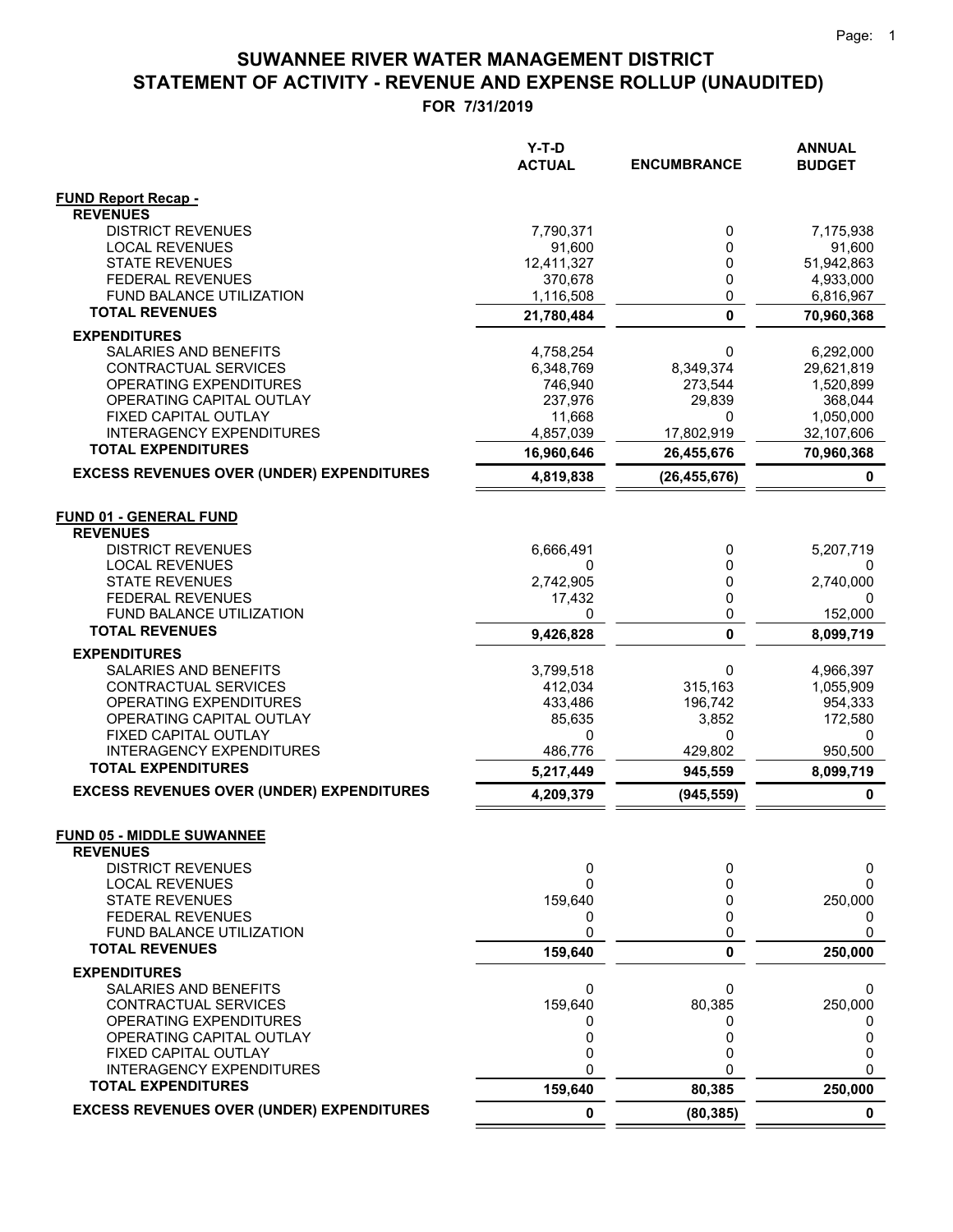|                                                              | Y-T-D<br><b>ACTUAL</b> | <b>ENCUMBRANCE</b> | <b>ANNUAL</b><br><b>BUDGET</b> |
|--------------------------------------------------------------|------------------------|--------------------|--------------------------------|
| <b>FUND 06 - SPRINGS GRANTS</b>                              |                        |                    |                                |
| <b>REVENUES</b>                                              |                        |                    |                                |
| <b>DISTRICT REVENUES</b>                                     | 0                      | 0                  | 152,000                        |
| <b>LOCAL REVENUES</b>                                        | 0                      | 0                  | 0                              |
| <b>STATE REVENUES</b><br><b>FEDERAL REVENUES</b>             | 4,657,290<br>0         | 0<br>0             | 43,302,400<br>$\mathbf{0}$     |
| FUND BALANCE UTILIZATION                                     | 0                      | 0                  |                                |
| <b>TOTAL REVENUES</b>                                        | 4,657,290              | $\mathbf 0$        | 43,454,400                     |
| <b>EXPENDITURES</b>                                          |                        |                    |                                |
| SALARIES AND BENEFITS                                        | 0                      | 0                  | 0                              |
| CONTRACTUAL SERVICES                                         | 1,697,449              | 4,527,595          | 16,182,300                     |
| OPERATING EXPENDITURES                                       | 5,703                  | 249                | O                              |
| OPERATING CAPITAL OUTLAY<br>FIXED CAPITAL OUTLAY             | 0<br>0                 | 0<br>O             | 0<br>0                         |
| <b>INTERAGENCY EXPENDITURES</b>                              | 3,149,602              | 15, 154, 550       | 27,272,100                     |
| <b>TOTAL EXPENDITURES</b>                                    | 4,852,754              | 19,682,394         | 43,454,400                     |
| <b>EXCESS REVENUES OVER (UNDER) EXPENDITURES</b>             | (195, 464)             |                    |                                |
| * Expenditures to be covered by FDEP Grants                  |                        | (19,682,394)       | 0                              |
|                                                              |                        |                    |                                |
| <b>FUND 07 - LOCAL REVENUE</b><br><b>REVENUES</b>            |                        |                    |                                |
| <b>DISTRICT REVENUES</b>                                     | 0                      | 0                  | 0                              |
| <b>LOCAL REVENUES</b>                                        | 91,600                 | 0                  | 91,600                         |
| <b>STATE REVENUES</b>                                        | 0                      | 0                  | 0                              |
| <b>FEDERAL REVENUES</b>                                      | 0                      | 0                  | 0                              |
| <b>FUND BALANCE UTILIZATION</b><br><b>TOTAL REVENUES</b>     | 0                      | 0                  | 0                              |
|                                                              | 91,600                 | 0                  | 91,600                         |
| <b>EXPENDITURES</b><br>SALARIES AND BENEFITS                 | 0                      | 0                  | 0                              |
| CONTRACTUAL SERVICES                                         | 0                      | 0                  | 0                              |
| OPERATING EXPENDITURES                                       | 0                      | 0                  | 0                              |
| OPERATING CAPITAL OUTLAY                                     | 0                      | 0                  | 0                              |
| FIXED CAPITAL OUTLAY                                         | 0                      | 0                  | 0                              |
| <b>INTERAGENCY EXPENDITURES</b><br><b>TOTAL EXPENDITURES</b> | 91,600                 | 0                  | 91,600                         |
|                                                              | 91,600                 | 0                  | 91,600                         |
| <b>EXCESS REVENUES OVER (UNDER) EXPENDITURES</b>             | 0                      | 0                  | 0                              |
|                                                              |                        |                    |                                |
| <b>FUND 08 - WMLTF - SPRINGS</b><br><b>REVENUES</b>          |                        |                    |                                |
| <b>DISTRICT REVENUES</b>                                     | 3,743                  | 0                  | 0                              |
| <b>LOCAL REVENUES</b>                                        | 0                      | 0                  | 0                              |
| <b>STATE REVENUES</b>                                        | 31,150                 | 0                  | 150,000                        |
| <b>FEDERAL REVENUES</b>                                      | 0                      | 0                  | 0                              |
| FUND BALANCE UTILIZATION<br><b>TOTAL REVENUES</b>            | 0                      | 0                  | 0                              |
|                                                              | 34,893                 | 0                  | 150,000                        |
| <b>EXPENDITURES</b><br><b>SALARIES AND BENEFITS</b>          | 4,406                  | 0                  |                                |
| CONTRACTUAL SERVICES                                         | 0                      | 0                  | 0<br>0                         |
| OPERATING EXPENDITURES                                       | 0                      | 0                  | 0                              |
| OPERATING CAPITAL OUTLAY                                     | 0                      | 0                  | 0                              |
| FIXED CAPITAL OUTLAY                                         | 0                      | 0                  | 0                              |
| <b>INTERAGENCY EXPENDITURES</b><br><b>TOTAL EXPENDITURES</b> | 30,488                 | 164,187            | 150,000                        |
|                                                              | 34,894                 | 164,187            | 150,000                        |
| <b>EXCESS REVENUES OVER (UNDER) EXPENDITURES</b>             | (1)                    | (164, 187)         | $\mathbf 0$                    |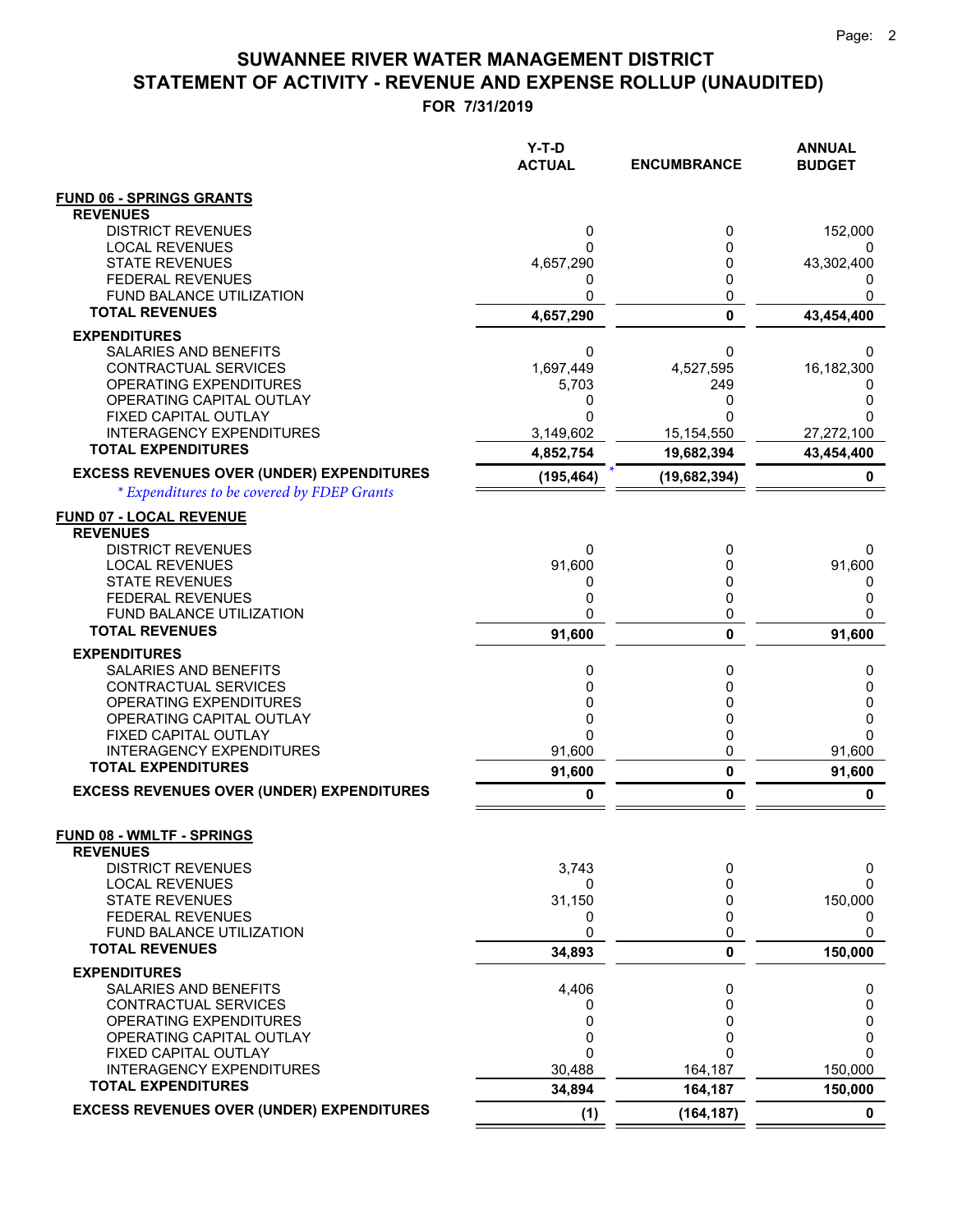|                                                          | Y-T-D<br><b>ACTUAL</b> | <b>ENCUMBRANCE</b> | <b>ANNUAL</b><br><b>BUDGET</b> |
|----------------------------------------------------------|------------------------|--------------------|--------------------------------|
| <b>FUND 09 - MONITOR WELL</b>                            |                        |                    |                                |
| <b>REVENUES</b>                                          |                        |                    |                                |
| <b>DISTRICT REVENUES</b>                                 | 0                      | 0                  | 0                              |
| <b>LOCAL REVENUES</b><br><b>STATE REVENUES</b>           | 0<br>0                 | 0<br>0             | 0<br>0                         |
| <b>FEDERAL REVENUES</b>                                  | $\Omega$               | 0                  | 0                              |
| FUND BALANCE UTILIZATION                                 | 12,073                 | 0                  | 115,000                        |
| <b>TOTAL REVENUES</b>                                    | 12,073                 | $\mathbf 0$        | 115,000                        |
| <b>EXPENDITURES</b>                                      |                        |                    |                                |
| <b>SALARIES AND BENEFITS</b>                             | 0                      | 0                  | 0                              |
| CONTRACTUAL SERVICES                                     | 11,460                 | 0                  | 100,000                        |
| <b>OPERATING EXPENDITURES</b>                            | 613                    | 0                  | 15,000                         |
| OPERATING CAPITAL OUTLAY<br>FIXED CAPITAL OUTLAY         | 0<br>0                 | 0<br>0             | 0<br>0                         |
| INTERAGENCY EXPENDITURES                                 | 0                      | 0                  | 0                              |
| <b>TOTAL EXPENDITURES</b>                                | 12,073                 | $\bf{0}$           | 115,000                        |
| <b>EXCESS REVENUES OVER (UNDER) EXPENDITURES</b>         | 0                      | 0                  | 0                              |
|                                                          |                        |                    |                                |
| FUND 10 - LAND CONSERVATION - FLORIDA FOREVER &<br>P2000 |                        |                    |                                |
| <b>REVENUES</b>                                          |                        |                    |                                |
| <b>DISTRICT REVENUES</b>                                 | 1,448                  | 0                  | 0                              |
| <b>LOCAL REVENUES</b>                                    | 0                      | 0                  | 0                              |
| <b>STATE REVENUES</b>                                    | 0                      | 0                  | 0                              |
| <b>FEDERAL REVENUES</b><br>FUND BALANCE UTILIZATION      | $\Omega$<br>11,386     | 0<br>0             | $\Omega$<br>300,000            |
| <b>TOTAL REVENUES</b>                                    | 12,834                 | 0                  | 300,000                        |
| <b>EXPENDITURES</b>                                      |                        |                    |                                |
| <b>SALARIES AND BENEFITS</b>                             | 0                      | 0                  | 0                              |
| CONTRACTUAL SERVICES                                     | 6,066                  | 0                  | 45,000                         |
| OPERATING EXPENDITURES                                   | 68                     | 0                  | 2,500                          |
| OPERATING CAPITAL OUTLAY                                 | $\mathbf{0}$           | 0                  | 0                              |
| FIXED CAPITAL OUTLAY<br><b>INTERAGENCY EXPENDITURES</b>  | 6,700                  | 0                  | 252,500                        |
| <b>TOTAL EXPENDITURES</b>                                | 0<br>12,834            | 0<br>0             | 0<br>300,000                   |
| <b>EXCESS REVENUES OVER (UNDER) EXPENDITURES</b>         | 0                      | 0                  | 0                              |
|                                                          |                        |                    |                                |
| <b>FUND 12 - DOT ETDM</b><br><b>REVENUES</b>             |                        |                    |                                |
| <b>DISTRICT REVENUES</b>                                 | 789                    | 0                  | 0                              |
| <b>LOCAL REVENUES</b>                                    | 0                      | 0                  | 0                              |
| <b>STATE REVENUES</b>                                    | 0                      | 0                  | 0                              |
| <b>FEDERAL REVENUES</b>                                  | 0                      | 0                  | 0                              |
| FUND BALANCE UTILIZATION<br><b>TOTAL REVENUES</b>        | 217                    | 0                  | 5,335                          |
|                                                          | 1,006                  | 0                  | 5,335                          |
| <b>EXPENDITURES</b><br>SALARIES AND BENEFITS             | 1,005                  | 0                  | 5,335                          |
| CONTRACTUAL SERVICES                                     | 0                      | 0                  | 0                              |
| OPERATING EXPENDITURES                                   | 0                      | 0                  | 0                              |
| OPERATING CAPITAL OUTLAY                                 | 0                      | 0                  | 0                              |
| FIXED CAPITAL OUTLAY                                     | 0                      | 0                  | 0                              |
| <b>INTERAGENCY EXPENDITURES</b>                          | 0                      | 0                  | 0                              |
| <b>TOTAL EXPENDITURES</b>                                | 1,005                  | 0                  | 5,335                          |
| <b>EXCESS REVENUES OVER (UNDER) EXPENDITURES</b>         | 1                      | 0                  | $\mathbf 0$                    |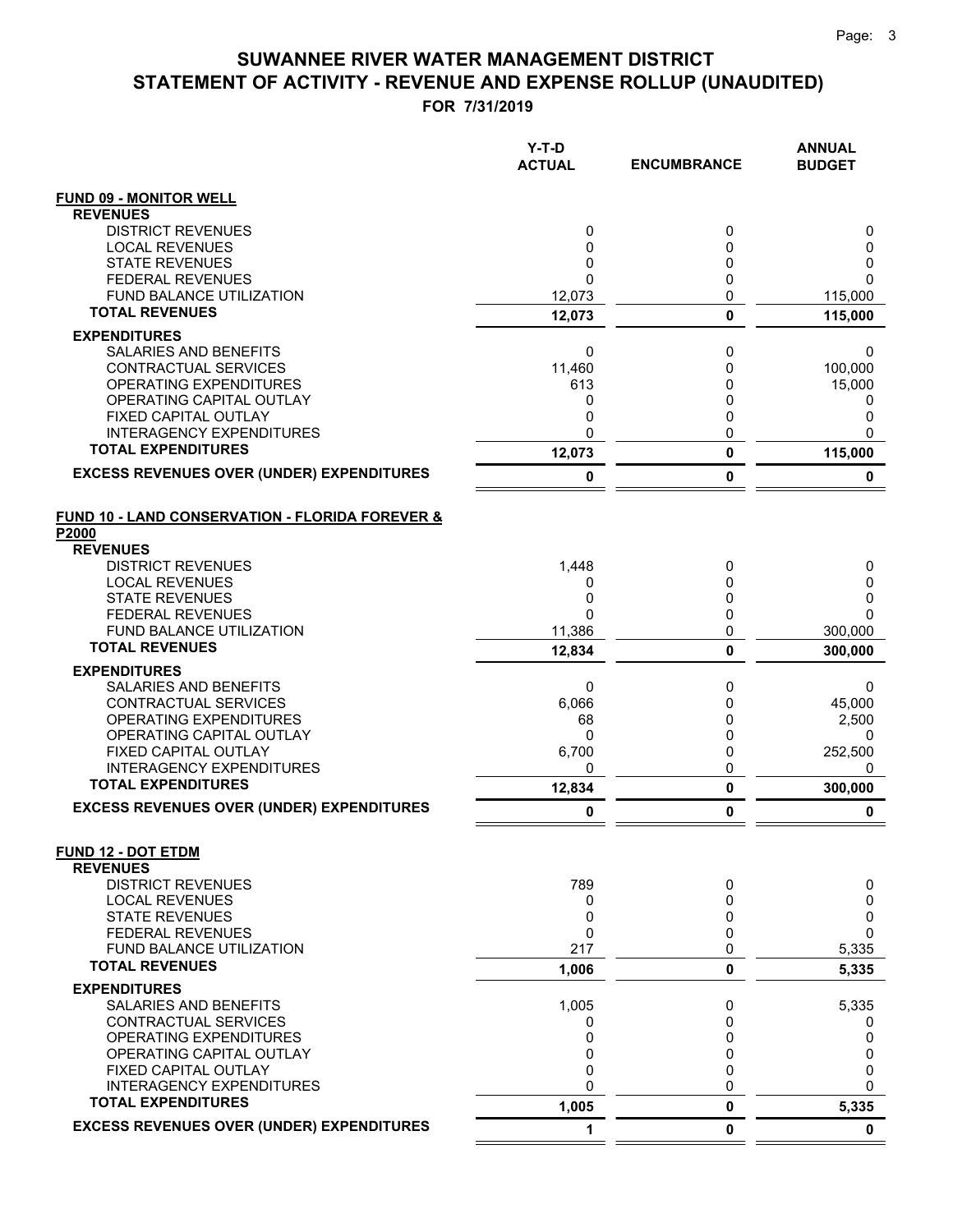|                                                           | Y-T-D<br><b>ACTUAL</b> | <b>ENCUMBRANCE</b> | <b>ANNUAL</b><br><b>BUDGET</b> |
|-----------------------------------------------------------|------------------------|--------------------|--------------------------------|
| <b>FUND 13 - LAND MANAGEMENT &amp; OPERATIONS</b>         |                        |                    |                                |
| <b>REVENUES</b>                                           |                        |                    |                                |
| <b>DISTRICT REVENUES</b>                                  | 943,714                | 0                  | 1,816,219                      |
| <b>LOCAL REVENUES</b><br><b>STATE REVENUES</b>            | 0<br>2,224,839         | $\mathbf{0}$<br>0  | 0<br>2,326,119                 |
| <b>FEDERAL REVENUES</b>                                   | 0                      | 0                  | 40,000                         |
| FUND BALANCE UTILIZATION                                  | 0                      | 0                  | 1,197,382                      |
| <b>TOTAL REVENUES</b>                                     | 3,168,553              | $\mathbf 0$        | 5,379,720                      |
| <b>EXPENDITURES</b>                                       |                        |                    |                                |
| SALARIES AND BENEFITS                                     | 523,109                | 0                  | 667,664                        |
| CONTRACTUAL SERVICES                                      | 1,167,520              | 864,406            | 2,542,291                      |
| OPERATING EXPENDITURES<br>OPERATING CAPITAL OUTLAY        | 298,599<br>152,341     | 67,510<br>25,987   | 523,066<br>195,464             |
| FIXED CAPITAL OUTLAY                                      | 4,968                  | 0                  | 797,500                        |
| <b>INTERAGENCY EXPENDITURES</b>                           | 361,669                | 174,289            | 653,735                        |
| <b>TOTAL EXPENDITURES</b>                                 | 2,508,206              | 1,132,192          | 5,379,720                      |
| <b>EXCESS REVENUES OVER (UNDER) EXPENDITURES</b>          | 660,347                | (1, 132, 192)      | 0                              |
| <b>FUND 19 - FDOT MITIGATION</b><br><b>REVENUES</b>       |                        |                    |                                |
| <b>DISTRICT REVENUES</b>                                  | 8,825                  | 0                  | 0                              |
| <b>LOCAL REVENUES</b>                                     | 0                      | 0                  | 0                              |
| <b>STATE REVENUES</b>                                     | 72,383                 | 0                  | 161,000                        |
| <b>FEDERAL REVENUES</b><br>FUND BALANCE UTILIZATION       | 0<br>0                 | 0<br>0             | 0<br>100,000                   |
| <b>TOTAL REVENUES</b>                                     | 81,208                 | $\mathbf{0}$       | 261,000                        |
| <b>EXPENDITURES</b>                                       |                        |                    |                                |
| SALARIES AND BENEFITS                                     | 60                     | 0                  | 0                              |
| CONTRACTUAL SERVICES                                      | 80,042                 | 212,117            | 261,000                        |
| OPERATING EXPENDITURES                                    | 1,105                  | 9,043              | 0                              |
| OPERATING CAPITAL OUTLAY<br>FIXED CAPITAL OUTLAY          | 0<br>0                 | 0<br>0             | 0<br>0                         |
| <b>INTERAGENCY EXPENDITURES</b>                           | 0                      | ი                  | 0                              |
| <b>TOTAL EXPENDITURES</b>                                 | 81,207                 | 221,160            | 261,000                        |
| <b>EXCESS REVENUES OVER (UNDER) EXPENDITURES</b>          | 1                      | (221, 160)         | 0                              |
| FUND 20 - MINIMUM FLOWS AND MINIMUM WATER LEVELS<br>(MFL) |                        |                    |                                |
| <b>REVENUES</b>                                           |                        |                    |                                |
| <b>DISTRICT REVENUES</b>                                  | 0                      | 0                  | 0                              |
| <b>LOCAL REVENUES</b>                                     | $\Omega$               | 0                  | 0                              |
| <b>STATE REVENUES</b><br><b>FEDERAL REVENUES</b>          | 907,371<br>0           | 0<br>0             | 1,891,604<br>0                 |
| FUND BALANCE UTILIZATION                                  | 0                      | 0                  | 0                              |
| <b>TOTAL REVENUES</b>                                     | 907,371                | $\mathbf{0}$       | 1,891,604                      |
| <b>EXPENDITURES</b>                                       |                        |                    |                                |
| SALARIES AND BENEFITS                                     | 424,978                | 0                  | 637,604                        |
| CONTRACTUAL SERVICES                                      | 347,445                | 308,755            | 1,059,000                      |
| OPERATING EXPENDITURES<br>OPERATING CAPITAL OUTLAY        | 3,698<br>0             | 0<br>0             | 20,000<br>0                    |
| FIXED CAPITAL OUTLAY                                      | $\mathbf 0$            | 0                  | 0                              |
| <b>INTERAGENCY EXPENDITURES</b>                           | 131,250                | 47,500             | 175,000                        |
| <b>TOTAL EXPENDITURES</b>                                 | 907,371                | 356,255            | 1,891,604                      |
| <b>EXCESS REVENUES OVER (UNDER) EXPENDITURES</b>          | 0                      | (356, 255)         | 0                              |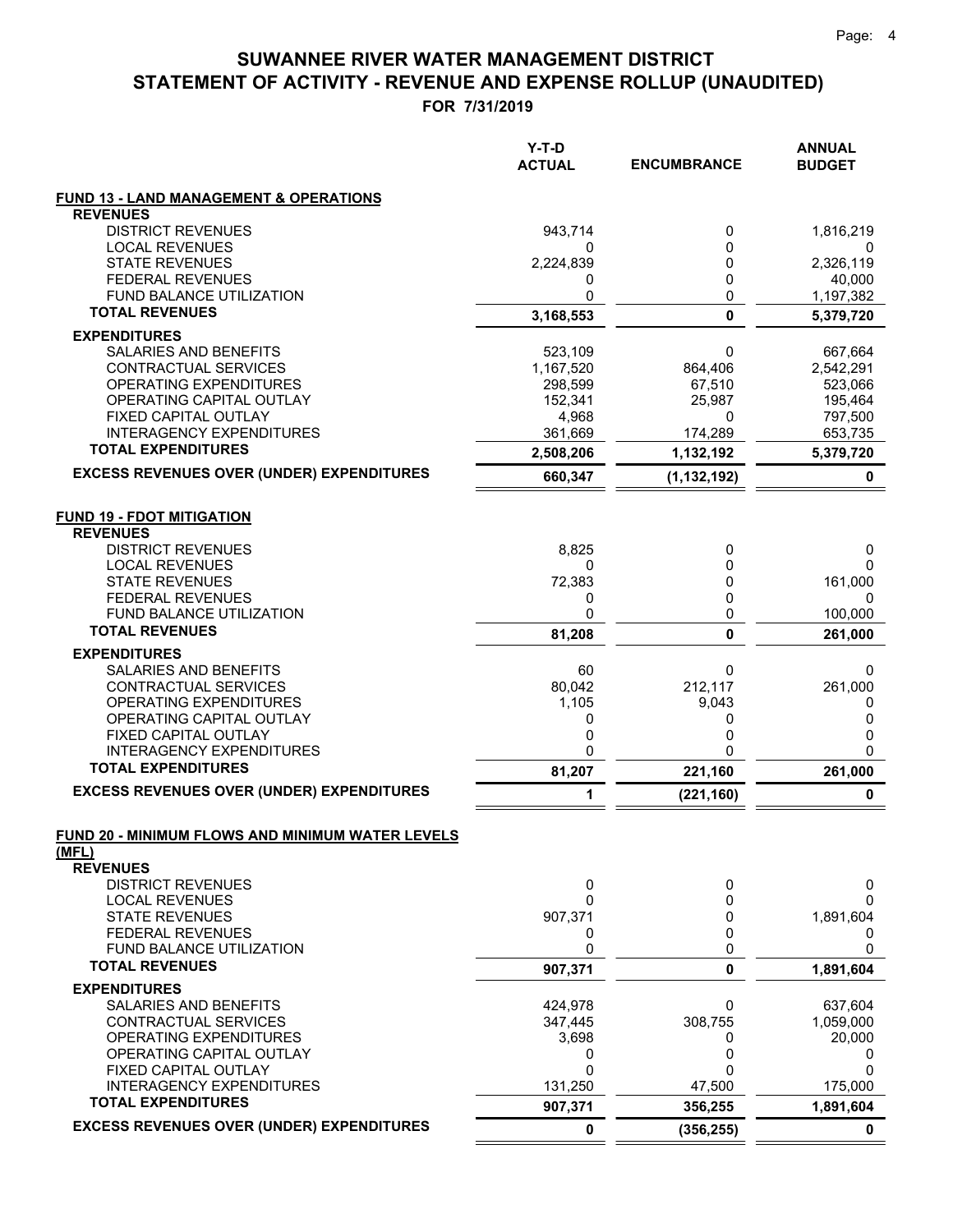|                                                              | Y-T-D<br><b>ACTUAL</b> | <b>ENCUMBRANCE</b> | <b>ANNUAL</b><br><b>BUDGET</b> |
|--------------------------------------------------------------|------------------------|--------------------|--------------------------------|
| <b>FUND 29 - SUWANNEE RIVER PARTNERSHIP (SRP)</b>            |                        |                    |                                |
| <b>REVENUES</b>                                              |                        |                    |                                |
| <b>DISTRICT REVENUES</b>                                     | 19,786                 | 0                  | 0                              |
| <b>LOCAL REVENUES</b><br><b>STATE REVENUES</b>               | 0<br>48,082            | 0<br>0             | 0<br>34,000                    |
| <b>FEDERAL REVENUES</b>                                      | 0                      | 0                  | 0                              |
| <b>FUND BALANCE UTILIZATION</b>                              | 23,550                 | 0                  | 119,000                        |
| <b>TOTAL REVENUES</b>                                        | 91,418                 | 0                  | 153,000                        |
| <b>EXPENDITURES</b>                                          |                        |                    |                                |
| <b>SALARIES AND BENEFITS</b>                                 | 0                      | 0                  | 0                              |
| CONTRACTUAL SERVICES                                         | $\Omega$               | 0                  | $\Omega$                       |
| OPERATING EXPENDITURES                                       | 3,668                  | 0                  | 6,000                          |
| OPERATING CAPITAL OUTLAY                                     | 0                      | 0                  | 0                              |
| FIXED CAPITAL OUTLAY                                         | 0                      | 0                  | $\Omega$                       |
| <b>INTERAGENCY EXPENDITURES</b><br><b>TOTAL EXPENDITURES</b> | 87,750                 | 59,250             | 147,000                        |
| <b>EXCESS REVENUES OVER (UNDER) EXPENDITURES</b>             | 91,418                 | 59,250             | 153,000                        |
|                                                              | 0                      | (59, 250)          | 0                              |
| <b>FUND 33 - PCS MITIGATION - LAND ACQUISITION</b>           |                        |                    |                                |
| <b>REVENUES</b>                                              |                        |                    |                                |
| <b>DISTRICT REVENUES</b>                                     | 145,574                | 0                  | 0                              |
| <b>LOCAL REVENUES</b>                                        | 0                      | 0                  | 0                              |
| <b>STATE REVENUES</b>                                        | 0                      | 0                  | 0                              |
| <b>FEDERAL REVENUES</b>                                      | 0                      | 0                  | 0                              |
| <b>FUND BALANCE UTILIZATION</b>                              | 0                      | 0                  | 0                              |
| <b>TOTAL REVENUES</b>                                        | 145,574                | 0                  | $\mathbf{0}$                   |
| <b>EXPENDITURES</b>                                          |                        |                    |                                |
| SALARIES AND BENEFITS                                        | 0                      | 0                  | 0                              |
| CONTRACTUAL SERVICES<br>OPERATING EXPENDITURES               | 0<br>0                 | 0<br>0             | 0                              |
| OPERATING CAPITAL OUTLAY                                     | 0                      | 0                  | 0<br>0                         |
| FIXED CAPITAL OUTLAY                                         | $\mathbf 0$            | 0                  | 0                              |
| <b>INTERAGENCY EXPENDITURES</b>                              | 0                      | 0                  | 0                              |
| <b>TOTAL EXPENDITURES</b>                                    | 0                      | 0                  | $\pmb{0}$                      |
| <b>EXCESS REVENUES OVER (UNDER) EXPENDITURES</b>             | 145,574                | 0                  | 0                              |
|                                                              |                        |                    |                                |
| FUND 51 - DISTRICT AG COST-SHARE<br><b>REVENUES</b>          |                        |                    |                                |
| <b>DISTRICT REVENUES</b>                                     | 0                      | 0                  | 0                              |
| <b>LOCAL REVENUES</b>                                        | $\mathbf 0$            | 0                  | 0                              |
| <b>STATE REVENUES</b>                                        | 0                      | 0                  | 0                              |
| <b>FEDERAL REVENUES</b>                                      | 0                      | 0                  | $\Omega$                       |
| FUND BALANCE UTILIZATION                                     | 551,378                | 0                  | 2,180,579                      |
| <b>TOTAL REVENUES</b>                                        | 551,378                | 0                  | 2,180,579                      |
| <b>EXPENDITURES</b>                                          |                        |                    |                                |
| SALARIES AND BENEFITS                                        | 0                      | 0                  | 0                              |
| <b>CONTRACTUAL SERVICES</b>                                  | 551,378                | 826,283            | 2,160,579                      |
| OPERATING EXPENDITURES<br>OPERATING CAPITAL OUTLAY           | 0<br>0                 | 0<br>0             | 0<br>0                         |
| FIXED CAPITAL OUTLAY                                         | 0                      | 0                  | 0                              |
| <b>INTERAGENCY EXPENDITURES</b>                              | 0                      |                    | 20,000                         |
| <b>TOTAL EXPENDITURES</b>                                    | 551,378                | 826,283            | 2,180,579                      |
| <b>EXCESS REVENUES OVER (UNDER) EXPENDITURES</b>             | $\mathbf 0$            | (826, 283)         | 0                              |